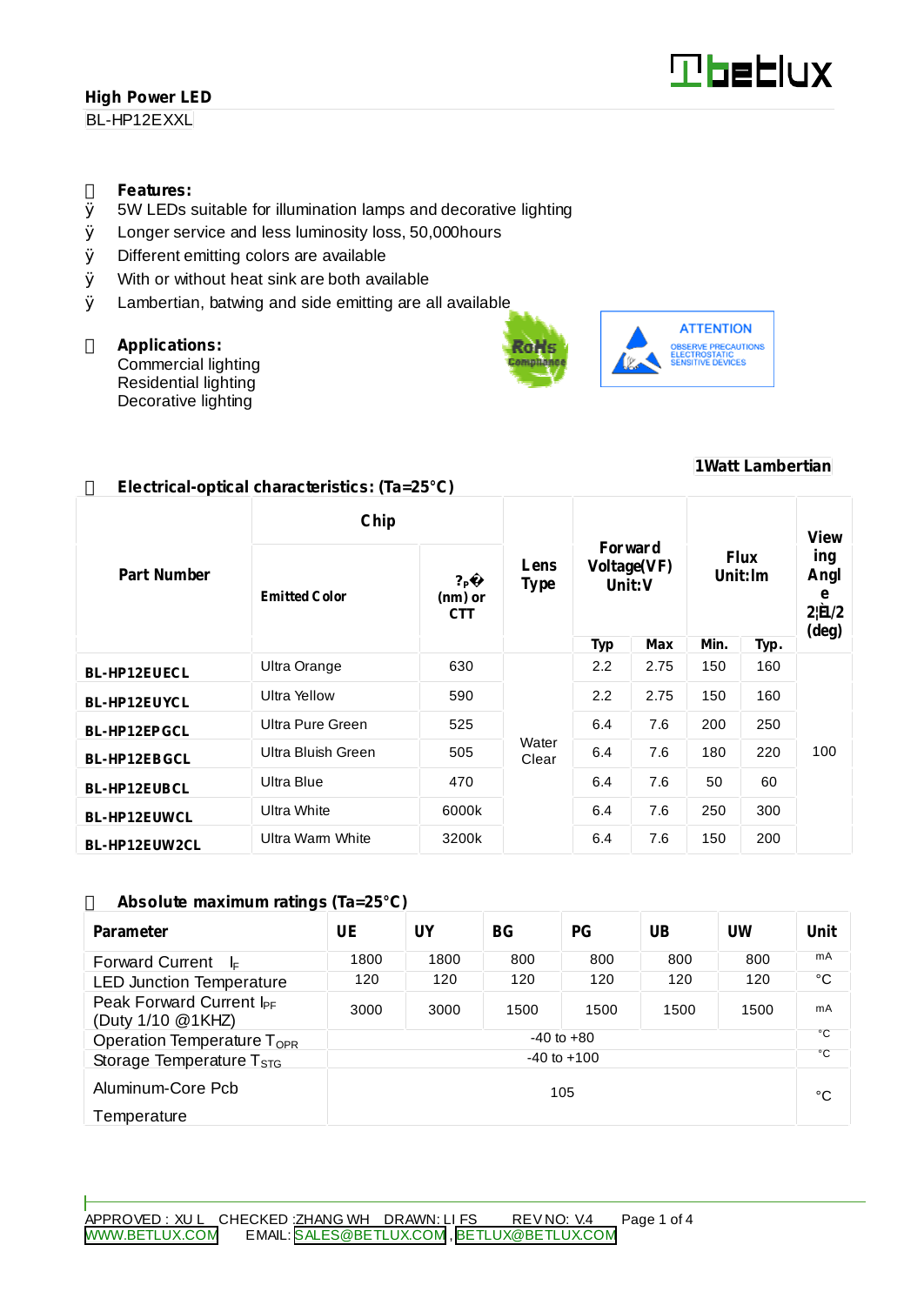BL-HP12EXXL

## **Package configuration & Internal circuit diagram**

| <b>PERSONAL PROPERTY</b>              |                                         |
|---------------------------------------|-----------------------------------------|
|                                       |                                         |
|                                       |                                         |
|                                       |                                         |
|                                       |                                         |
| <u> МИНИЦИ (1999-1995) — Велико С</u> |                                         |
| <u>waani iliji</u>                    |                                         |
| e a componentation                    |                                         |
|                                       |                                         |
|                                       |                                         |
|                                       |                                         |
|                                       |                                         |
|                                       |                                         |
|                                       |                                         |
|                                       |                                         |
|                                       |                                         |
|                                       |                                         |
|                                       |                                         |
|                                       | <b>WARRENT COMPOS</b>                   |
|                                       | <b>Property of the Company</b>          |
|                                       | فللمليخ                                 |
|                                       |                                         |
| 을라                                    |                                         |
| <b>SERVER STATES</b>                  |                                         |
|                                       |                                         |
|                                       |                                         |
|                                       | <b>CONTRACTOR</b>                       |
|                                       |                                         |
|                                       |                                         |
|                                       |                                         |
|                                       |                                         |
| <b>Contract of the Second Second</b>  |                                         |
|                                       |                                         |
|                                       |                                         |
| <b>CONSTRUCTION</b>                   |                                         |
| ang m                                 |                                         |
|                                       |                                         |
|                                       | <b>DESCRIPTION</b><br><b>Contractor</b> |
|                                       | <b>PARTIES</b>                          |
|                                       |                                         |
|                                       |                                         |
| <b>Management</b>                     |                                         |
|                                       |                                         |
|                                       | تتعي                                    |
|                                       | $\cdots$                                |
| <b>BASE OF BUILDING</b>               |                                         |
|                                       |                                         |
|                                       |                                         |
|                                       |                                         |
|                                       |                                         |

Notes:

- 1. All dimensions are in millimeters (inches)
- 2. Tolerance is 0.25(0.01")unless otherwise noted.
- 3. Specifications are subject to change without notice.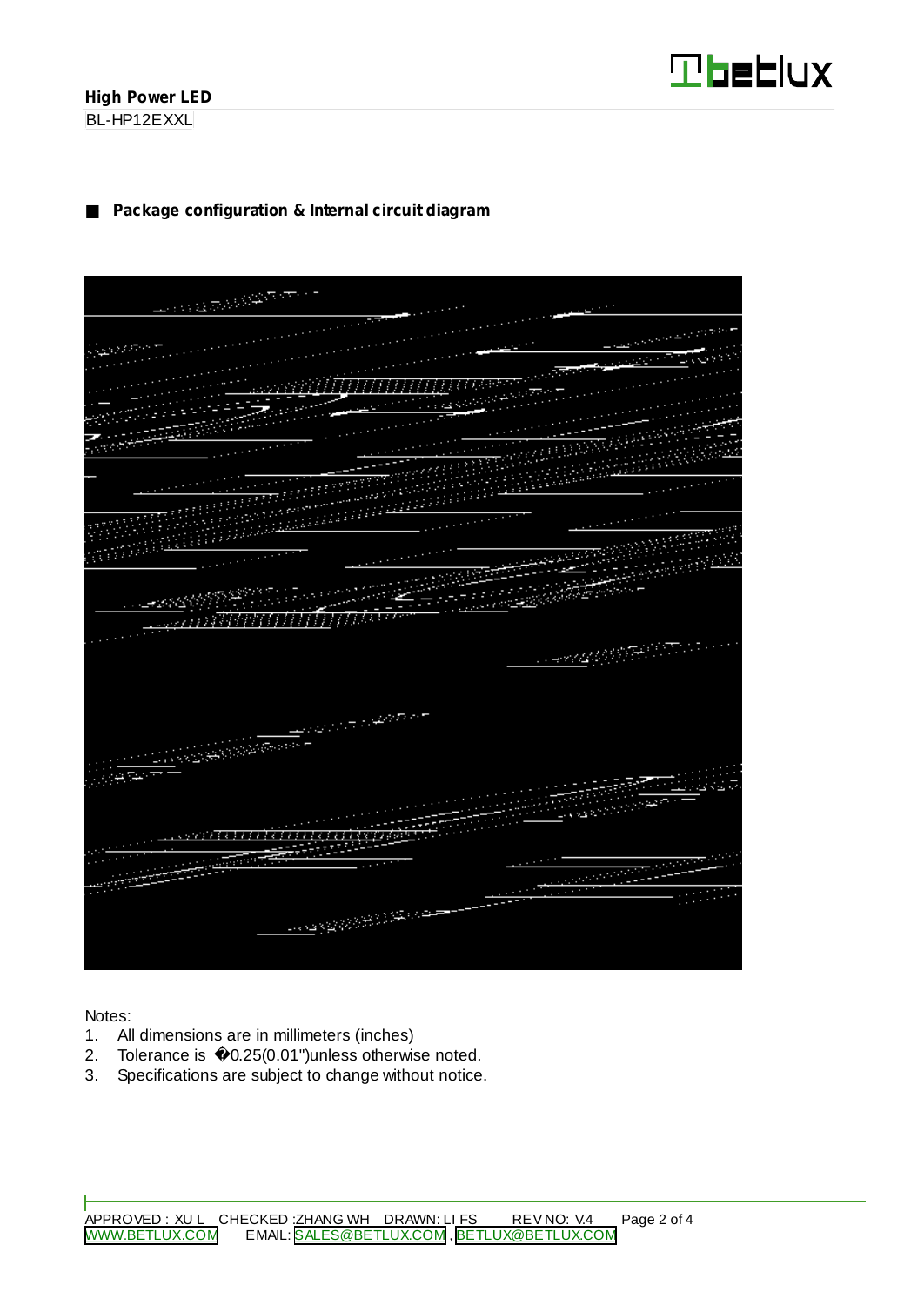BL-HP12EXXL

#### **Typical electrical-optical characteristics curves:**



- (1) GaAsP/GaAs 655nm/Red
- (2) GaP 570nm/Yellow Green
- (3) GaAsP/GaP 585nm/Yellow
- (4) GaAsp/GaP 635nm/Orange & Hi-Eff Red
- (5) GaP 700nm/Bright Red
- (6) GaAlAs/GaAs 660nm/Super Red
- (8) GaAsP/GaP 610nm/Super Red
- (9) GaAlAs 880nm
- (10) GaAs/GaAs & GaAlAs/GaAs 940nm
- (A) GaN/SiC 430nm/Blue
- (B) InGaN/SiC 470nm/Blue
- (C) InGaN/SiC 505nm/Ultra Green
- (D) InGaAl/SiC 525nm/Ultra Green



FORWARD VOLTAGE (Vf) FORWARD CURRENT VS. FORWARD VOLTAGE



RELATIVE LUMINOUS INTENSITY VS. FORWARD CURRENT FORWARD CURRENT (mA)



AMBIENT TEMPERATURE Ta( ) FORWARD CURRENTVS. AMBIENT TEMPERATURE



NOTE:25 free air temperature unless otherwise specified